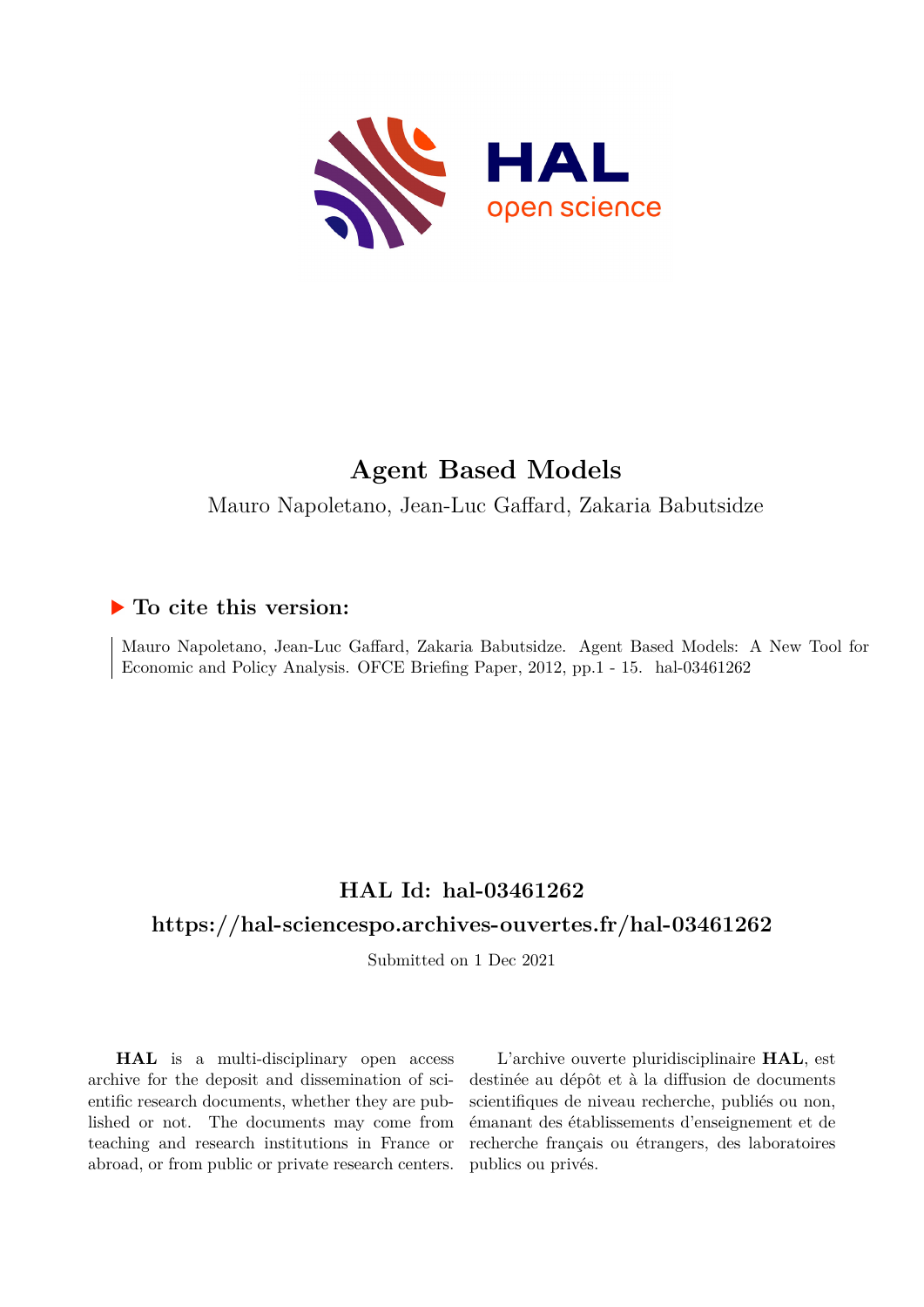

*briefing paper*

**No. 3 / 15 march 2012**

# Agent Based Models *A New Tool for Economic and Policy Analysis*

**[Mauro Napoletano, Jean-Luc Gaffard et Zakaria Babutsidze](http://www.ofce.sciences-po.fr/pages-chercheurs/home-gaffard.htm)**

**A**re current economic models well equipped to provide useful policy prescriptions? Many economists would have certainly answered, "yes" before the recent Global Recession. This economic crisis has not only demonstrated the importance of banking and financial markets for the dynamics of real economies. It has also revealed the inadequacy of the dominant theoretical framework. Standard models have indeed failed to forecast the advent of the crisis. In addition, they have been unable to indicate a therapy able to restore economic growth.

Since the onset of the crisis, the discontent towards the dominant approach to economic modeling has flourished.1 Criticism has been mainly directed towards the over-simplicity of standard models. Most features that have played a key role in generating the crisis, such as heterogeneity of agents, markets, and regulatory frameworks, financial innovation, securitization, are by and large overlooked by standard macromodels. A second kind of dissatisfaction is related to the hyper-rationality of individuals in standard models. Real markets (and financial markets in particular), are plenty of people acting on the basis of overconfidence, heterogeneous beliefs, imperfect knowledge of the states of the world, and of the consequence of humans' actions, etc. These features are not present in standard macro models, which typically build on the assumption of a representative individual knowing all the characteristics of the economy and able to replicate whatever human intelligence can do (Leijonhufvud, 1993). A third concern is the assumption of equilibrium. Standard models typically focus on states of the economy in which all markets clear. In contrast, the crisis has shown the possibility of situations in which some markets (and the market for labor in particular) do not clear. Standard models ignore the problems that would result from reactions of agents to such market disequilibria. They are therefore badly equipped to study how the economy behaves during crises.

<sup>1.</sup> Interestingly, this time critiques have not only come from "heterodox" schools of thought. They were also raised by more orthodox scholars, who made a significant use of the ingredients of standard models in the past (see e.g. Caballero, 2010, Krugman, 2009, Stiglitz, 2011). Moreover, the discussion about the adequacy of standard model has spread over the academia and it has also touched policy making authorities (see e.g. Trichet, 2010).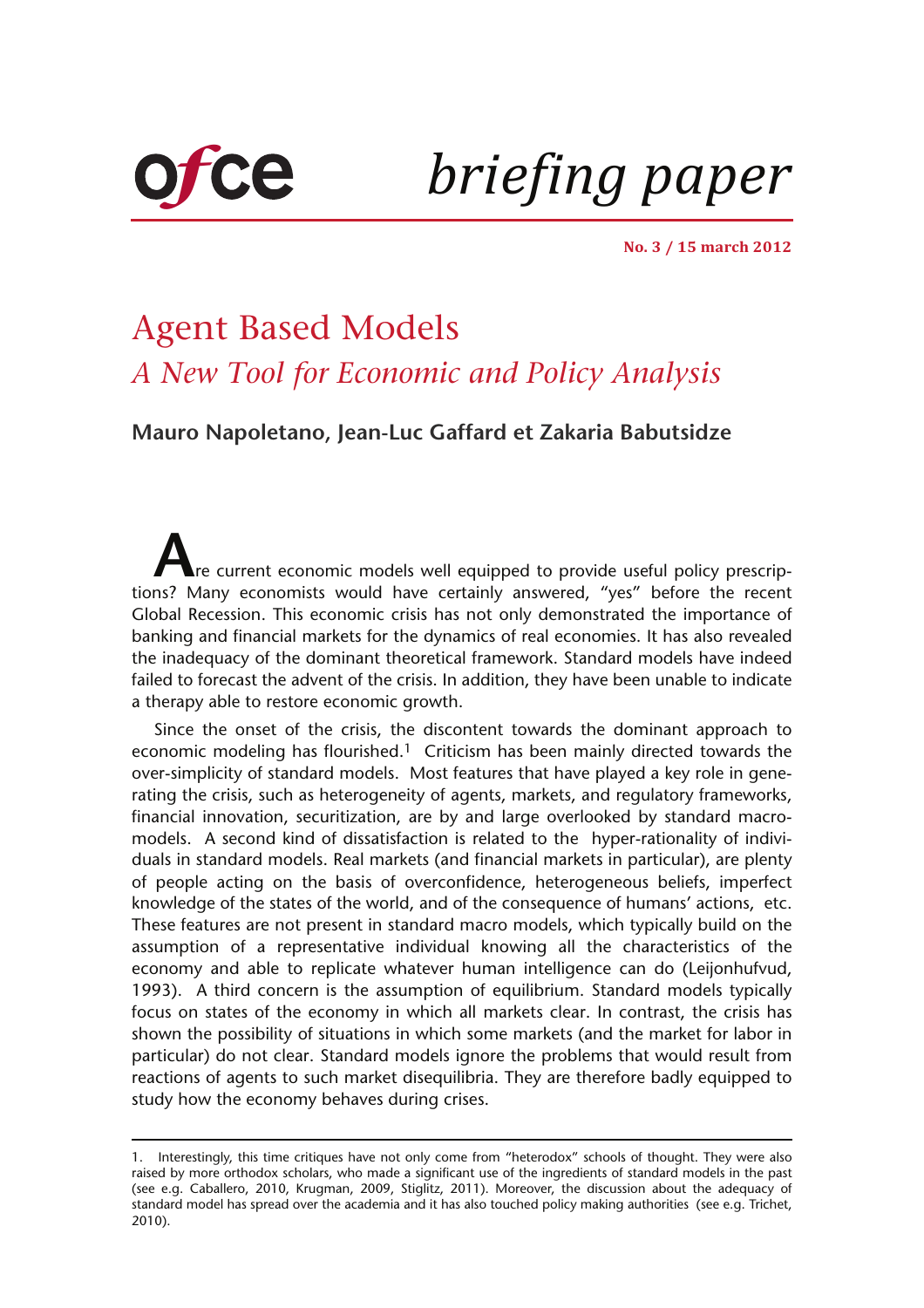This note will provide a concise account of the current criticism towards standard models. At the same time, it will describe an alternative class of models, which has received increased attention in the recent years: Agent Based Models (ABMs). These new models characterize economic processes as dynamical systems of heterogeneous agents. The approach followed by ABMs is to a large extent opposite to the standard one. This is because heterogeneity, bounded rationality of agents and market disequilibria are explicitly taken into account. This feature alone makes these models a promising research tool for understanding the situations and problems emerged with the recent crisis.

The note is organized as follows. Section 1 briefly reviews the critiques raised towards standard models. Section 2 is devoted to present Agent Based Models, their strengths and limits vis-à-vis standard models. Section 3, contains a brief overview of the recent contributions to the analysis of macroeconomic policies in Agent Based Models. Finally, Section 4 concludes.

#### **1. The case against standard macroeconomic models**

Today most macroeconomic theories are microfounded, that is they are grounded on an account of what typical agents do and why they do it. Macroeconomic aggregates (such as GDP, unemployment) result from the decisions of the millions of individuals populating the economy. Thus, it seems quite reasonable to study the dynamics of those aggregates by starting from the characterization of the behavior of single agents at the microeconomic level. There is also another important motivation justifying the use of microfoundations in macroeconomics. The design of policies grounded on macroeconomic models not derived from first principles at the microlevel can be seriously flawed. This is because the reaction of agents to a given policy (e.g. lowering taxes) will change the parameters of the model used when the effects of the same policy were estimated. Thus without an understanding of such reactions, the desired results of a policy intervention can be invalidated2.

The type of models that have become the standard today in macroeconomics<sup>3</sup> – namely the Dynamic Stochastic General Equilibrium Models (DSGEs) – faithfully adheres to the "microfoundations approach". This approach looks sound and uncontroversial, so at first glance no problem arises. However, the worries are related to the *type* of microfoundations adopted by DSGE models.4 Let us start by briefly examine their main building blocks. First, DSGE models explain aggregate regularities in a "general equilibrium" framework, i.e. assuming that every market clears. Second, the behaviors of agents populating the economy are approximated via the introduction of a representative agent (Representative Agent Hypothesis, RAH), i.e. it is assumed that all agents in the economy are equal with respect to their preferences and characteristics.5 Third, the choices of the representative agent are derived from a constrained

<sup>2.</sup> This is the essence of the famous « Lucas Critique » to earlier Keynesian general aggregative models, see Lucas (1976).

<sup>3.</sup> In what follows we shall use the term "DSGE Model" and "Standard Model", interchangeably.

<sup>4.</sup> This discussion of the criticism against standard models extensively builds on Stiglitz (2011). See also Caballero, (2010), Krugman, (2009), Kirman, (2010), Colander et al, (2009), and Leijonhufvud (2011) for other recent accounts of the fallacies of DSGE models in macroeconomics.

<sup>5.</sup> A more refined version of this assumption consist in the statement that only the first moments (i.e. the mean) of the distributions of agents preferences and characteristics matter at the macro level.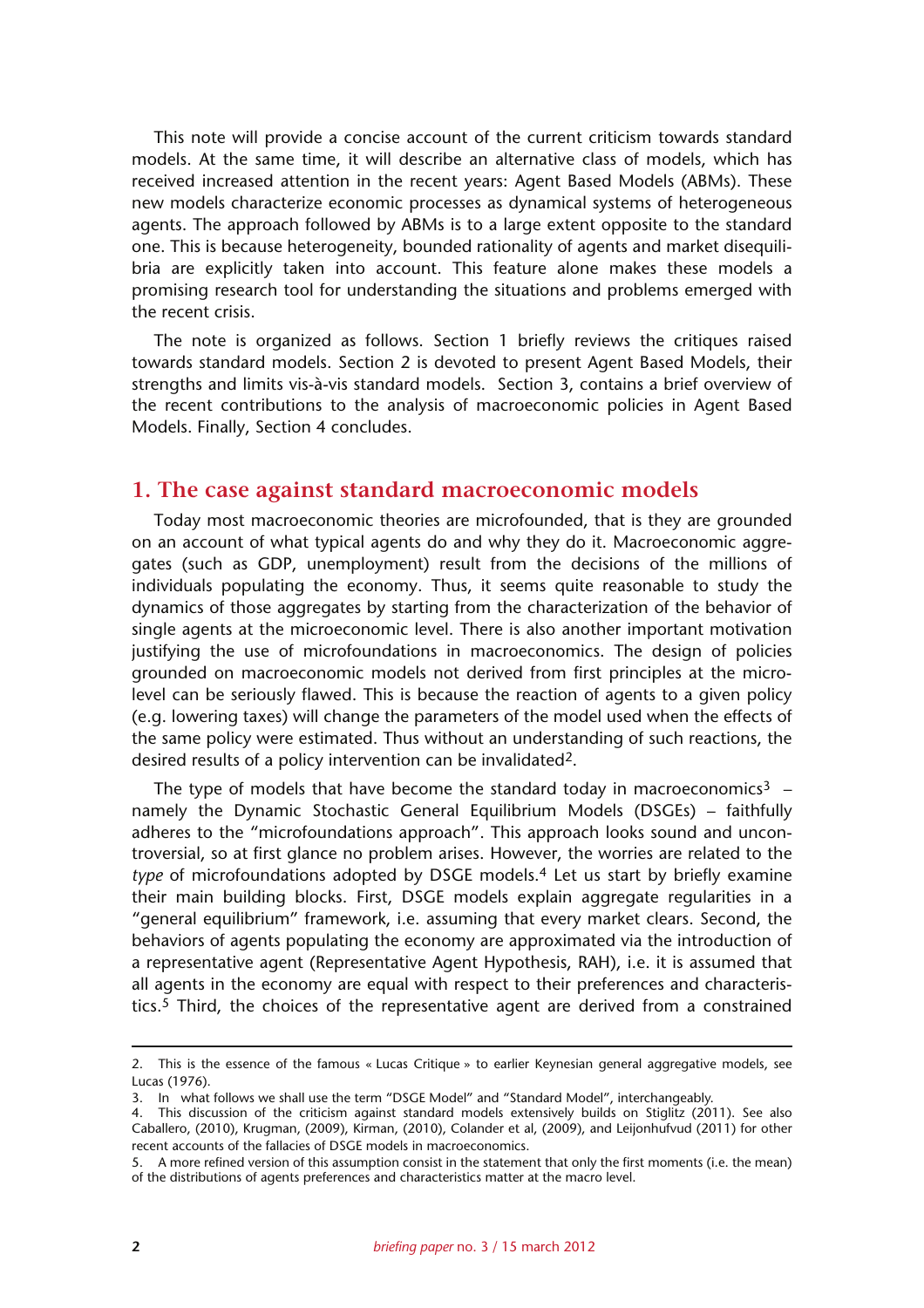inter-temporal maximization problem, assuming that the agent has rational expectations (Rational Expectations Hypothesis, REH), i.e. assuming that he knows the true underlying model of the economy and that he makes an efficient use of all information available6.

There are a number of reasons to believe that the above features make DSGE models badly equipped to investigate relevant economic issues, especially those emerged with the recent crisis. Consider for instance the provision of credit and the consequences of credit default and bankruptcy, i.e. elements that have been at the core of the causes of the crisis and of the diffusion of its adverse effects. The investigation of credit contracts needs to take into account the presence of information asymmetries between two distinct agents, the borrower and the lender. By assuming a representative agent the analysis of informational asymmetries is not possible.7 Actually, even the credit markets are not conceivable (who is lending to whom?). As a consequence, there is no scope for credit default and bankruptcy. Likewise, the event of bankruptcy implies the distribution of losses among different actors (e.g. in the case of a bank, between depositors, shareholders and the state). How is it possible to account for these in a model if the actor is unique? 8

More in general, the recent crisis has shown that *distributions matters*. One instance of this is the market for credit, where the distribution of information between borrowers and lenders plays a key role. However, the crisis and the associated surge in unemployment also generated sharp inequalities within the population: some individuals have seen their income falling either because they got unemployed or because of falling wages in a situation with depressed labor demand. Reduced incomes by a significant fraction of the population would normally lead to a fall in aggregate consumption (especially in presence of frozen credit markets). However, this cannot happen by assumption in a representative agent framework. Since the agent is at the same time worker and owner of the companies, what he gets less in terms of wages is compensated by what he gets in the form of higher profits of the company.9

Finally, many explanations of the emergence of the crisis have emphasized the role played by the wide inequalities that already existed before the crisis (see e.g. Fitoussi and Saraceno, 2010). All advanced countries have indeed been characterized by an increase in inequality in income and wealth since the 80s. In many countries (e.g. the US), such inequalities have not mapped into similar inequalities in consumption, thanks to the credit available to poor households (see e.g. Iacoviello, 2005, and Krueger and Perri, 2006). However, it is precisely the excessive indebtedness of the latter that ultimately originated the credit defaults triggering the crisis. Nevertheless, it is not possible to investigate the macroeconomic impact of different levels of inequality

<sup>6.</sup> Models belonging to the Real Business Cycle Tradition are surely pushing ahead for the most the foregoing synthesis. Nevertheless, it is also pursued by the core of the competing - and today more popular - New Keynesian theories of business fluctuations. Indeed, once the various frictions are let away, the New Keynesian "representative firm" still behaves like in a pure general equilibrium framework.

<sup>7.</sup> See also Kirman (1992) for a devastating account of the theoretical inconsistencies of the RAH.

<sup>8.</sup> Very recent works in the DSGE tradition however try to overcome the limits of the REH, and study the role of credit into models where some agents' heterogeneity is assumed (see e.g. Iacoviello, 2005, Campbell and Hercowitz, 2004, Berka and Zimmermann, 2011).

<sup>9.</sup> Another problem in standard models is represented by the assumption of homothetic preferences, i.e. the requirement that expenditure shares into different goods stay constant as income increases. In the real world, preferences are not homothetic. Accordingly, income distribution can influence both the level and the composition of final demand across different goods.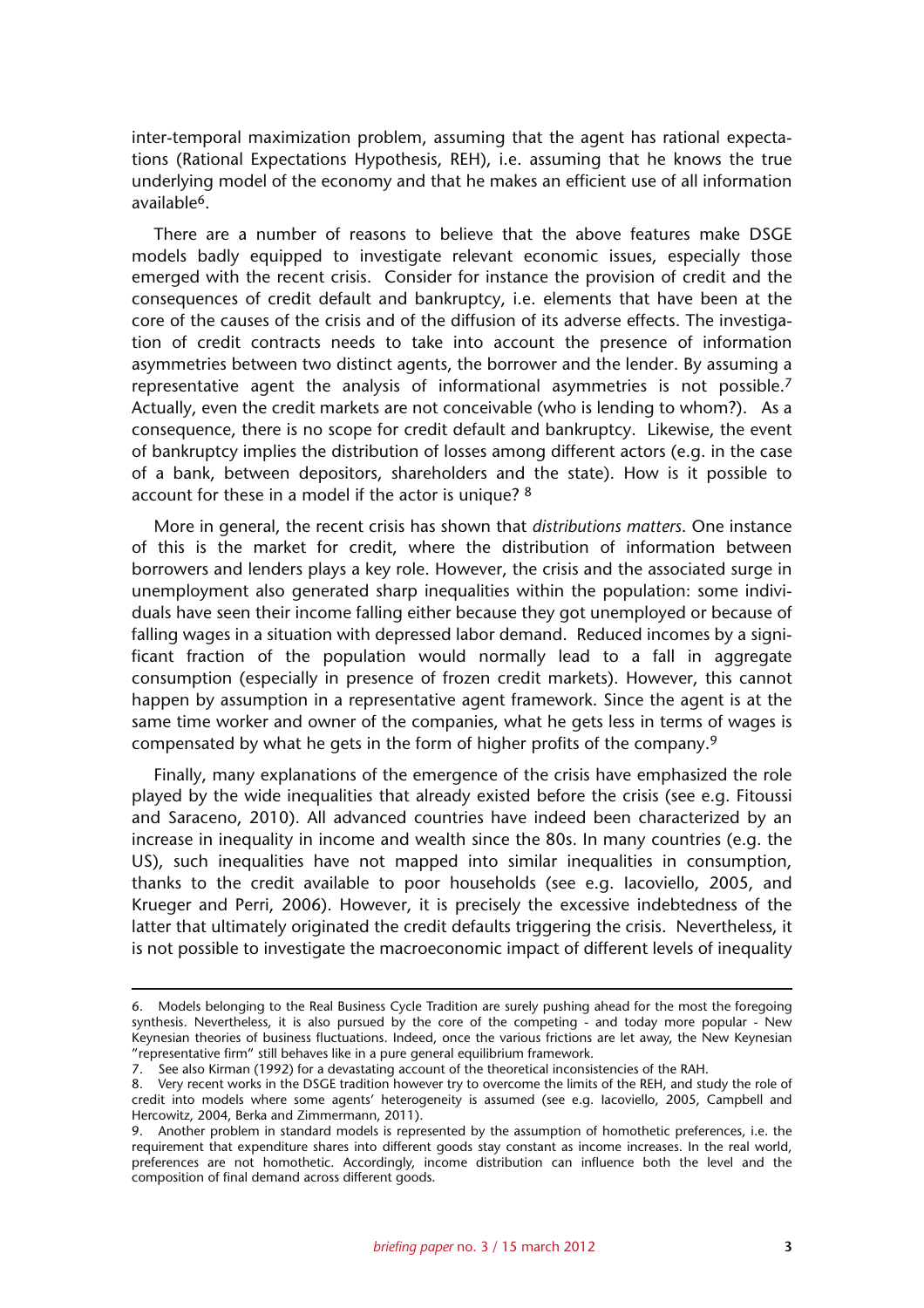in DSGE models. By construction the RAH implies that only average income or wealth matter. The dispersion across individuals plays no role.

One possible objection to the above criticism is that any economic model is a highly stylized representation of reality and – besides the aforementioned cases – the RAH is still a useful trick to simplify matters in the analysis of other important issues wherein micro-heterogeneity is not relevant. Nevertheless, a good deal of recent empirical research on datasets at the microeconomic level (see e.g. Haltiwanger, 1997; Dosi, 2007, to cite only few of them) has revealed that heterogeneity matters in most cases. The presence of huge and persistent asymmetries has been found to be widespread across agents (e.g. among firms in employment, investment and in productivity levels). In addition, most of this micro-heterogeneity does survive aggregation. It turns out that, by sticking to the RAH, one loses the ability to investigate important aspects of reality which map from micro-heterogeneity to macro outcomes.

Besides the RAH, the assumption of rational expectations of agents (REH) constitutes another major weakness of DSGE models. Rational expectations presume that agents know the true underlying model of the economy and make an efficient use of the information they have. In addition, it requires that all agents must have the same (rational) expectation about a given variable.<sup>10</sup> These assumptions could sound conceptually reasonable to many. Indeed, why should individuals with a minimum sense of selfishness lose money by not exploiting as much as possible any piece information available to them? Nonetheless, a large evidence, especially in (but not limited to) financial markets (see e.g. Thaler, 2000, Schiller, 2001 to mention only few of them) has documented how expectations of agents are neither rational nor equal. Agents persistently make an inefficient use of information in the formation of their beliefs. More importantly, it is precisely the difference in beliefs that drives most of what occurs in financial markets (including the emergence of bubbles and crashes, see e.g. Hommes, 2006 and references therein). Besides this empirical evidence there is another more conceptual reason, that makes the REH problematic in light of the recent crisis. As we already mentioned, the REH implies that agents make an efficient use of the information available to them. However, it is the usefulness of available information, which looks severely undermined in the case of the recent crisis. The crisis has indeed been characterized by a major fall in the overall level of economic activity, not comparable to the small perturbations characterizing advanced economies before it. The response of the economic system to such a major shock can be quite different from the one to small fluctuations. It follows that the information gathered in the course of small perturbations can be hardly applicable to extrapolate an appropriate forecast for economic variables during the crisis. As Stiglitz (2011, pp. 602-603), candidly puts it:

*"There hasn't been a crisis as deep as the current one for three-quarters of a century, so how can market participants form rational expectations about how modern economies respond to such a situation, unless they make the leap of faith that responses to a large crisis are similar to responses to smaller perturbations? […] Describing and analyzing the full rational expectations equilibrium is complicated enough; to presume that in*

<sup>10.</sup> Rational expectations are indeed an equilibrium concept applied to the context of agents' expectations. In this fashion, rational expectations have also a simplifying purpose similar to the RAH. Indeed, by assuming rational expectations, heterogeneity in expectations is washed away, which greatly simplify matters in several cases.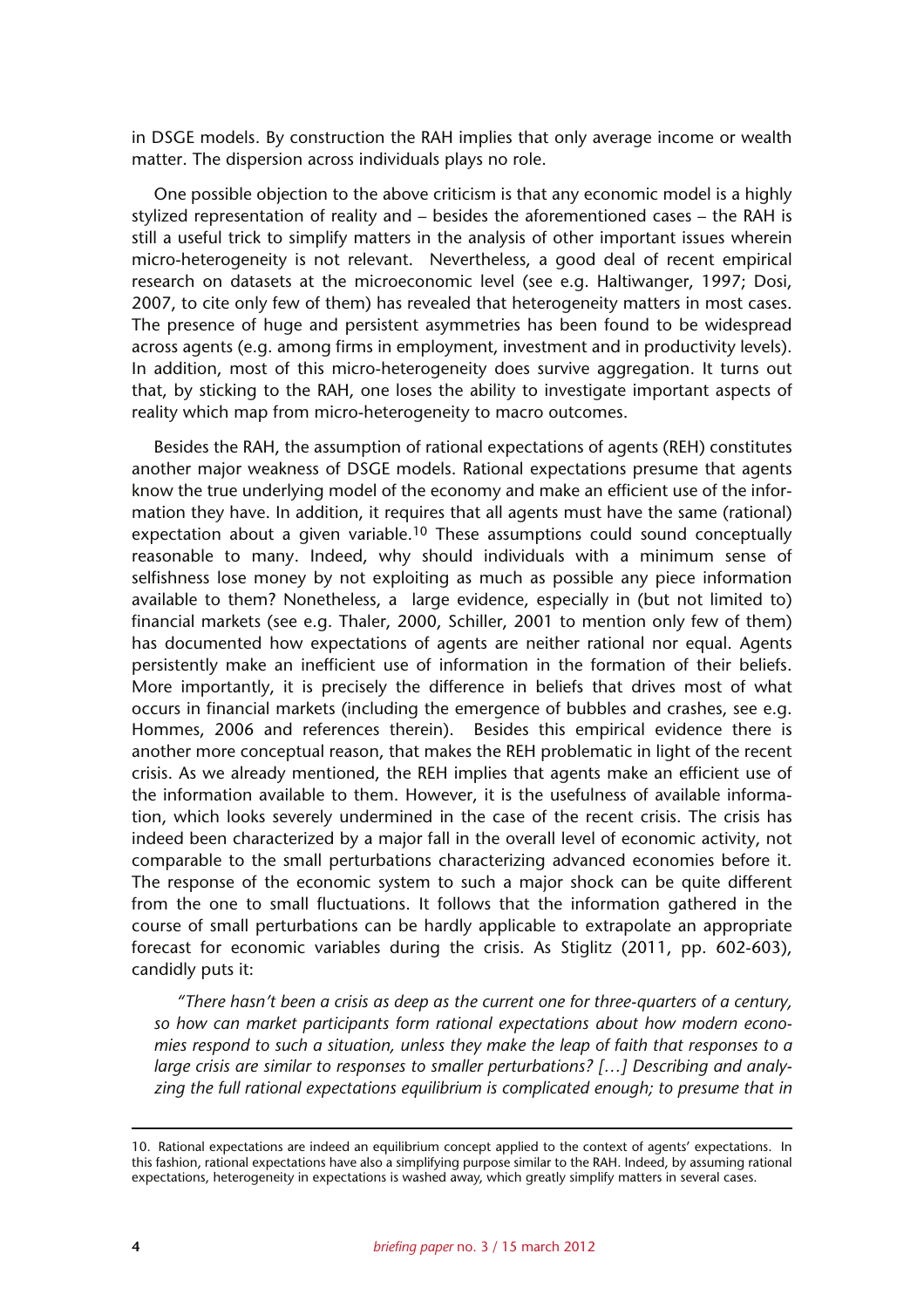*a rare event such as the current one that all economic and political actors have quickly gravitated to this equilibrium is beyond credence."* 

Furthermore, recent empirical works (e.g. Canning et al., 1998, Fagiolo et al., 2008, Castaldi and Dosi, 2009) have revealed that the distribution of aggregate output growth rates displays flat-tails. In practice, this means that the dynamics of advanced economies is characterized by small perturbations alternating with extreme growth events, which are more likely than what would be predicted by a normal distribution. It follows that extreme fluctuations (such as the recent crisis) are an inherent property of advanced economies, and thus their importance cannot be downplayed the rank of "black swan" or "outliers". Moreover, large fluctuations seem to be more related to errors and coordination failures of (heterogeneous) agents at the micro level, than to exogenous shocks at the macro level.11 Models where one representative agent correctly anticipates the consequence of aggregate shocks (like DSGEs do) can hardly account for these extreme phenomena.

The general occurrence of extreme fluctuations at the macro level makes questionable another pillar of standard models, namely the hypothesis that all markets clear at any point in time. Indeed, large negative growth events (such as economic crises) are typically associated with situations of persistent unemployment, i.e. situations where one fundamental market – the market for labor – does not clear. By construction, models based on the market clearing assumption, cannot be used to analyze such situations. Furthermore, standard models often embed the presumption that the full employment equilibrium is also stable, i.e. that the economy naturally gravitates around such a state, being occasionally buffeted by exogenous shocks. This hypothesis is of little applicability in environments characterized by the presence of extreme fluctuations. Moreover, it can lead to fatal flaws in the design of policies. According to many (e.g. Stiglitz, 2011, Mishkin, 2011), monetary authorities overlooked the growing bubble in financial and housing markets partly because Standard Models where predicting that bubbles couldn't occur, and that was enough to focus the attention on inflation control to guarantee efficiency and growth.

## **2. Agent-Based Models and their structure**

A natural way to follow in face of the problems exposed in the previous section would be departing from the representative agent paradigm, thereby introducing heterogeneity of agents' characteristics and behavior, and allowing for markets that do not clear. All the aforementioned characteristics add new degrees of complexity to macroeconomic analysis. As eloquently expressed by Tesfatsion (2006) :

*"The modeler must now come to grips with challenging issues such as asymmetric information, strategic interaction, expectation formation on the basis of limited information, mutual learning, social norms, transaction costs, externalities, market power, predation, collusion, and the possibility of coordination failures."*

Exploiting the growing capabilities of computers, Agent Based Models (ABMs) model economic processes as dynamic systems of heterogeneous interacting agents (Epstein and Axtell, 1996; Tesfatsion and Judd, 2006). In ABMs repeated interactions

<sup>11.</sup> According to Amendola and Gaffard (2011) the coordination failures arose in the course of the process of structural change which has characterized advanced economies are one of deep causes of the recent crisis.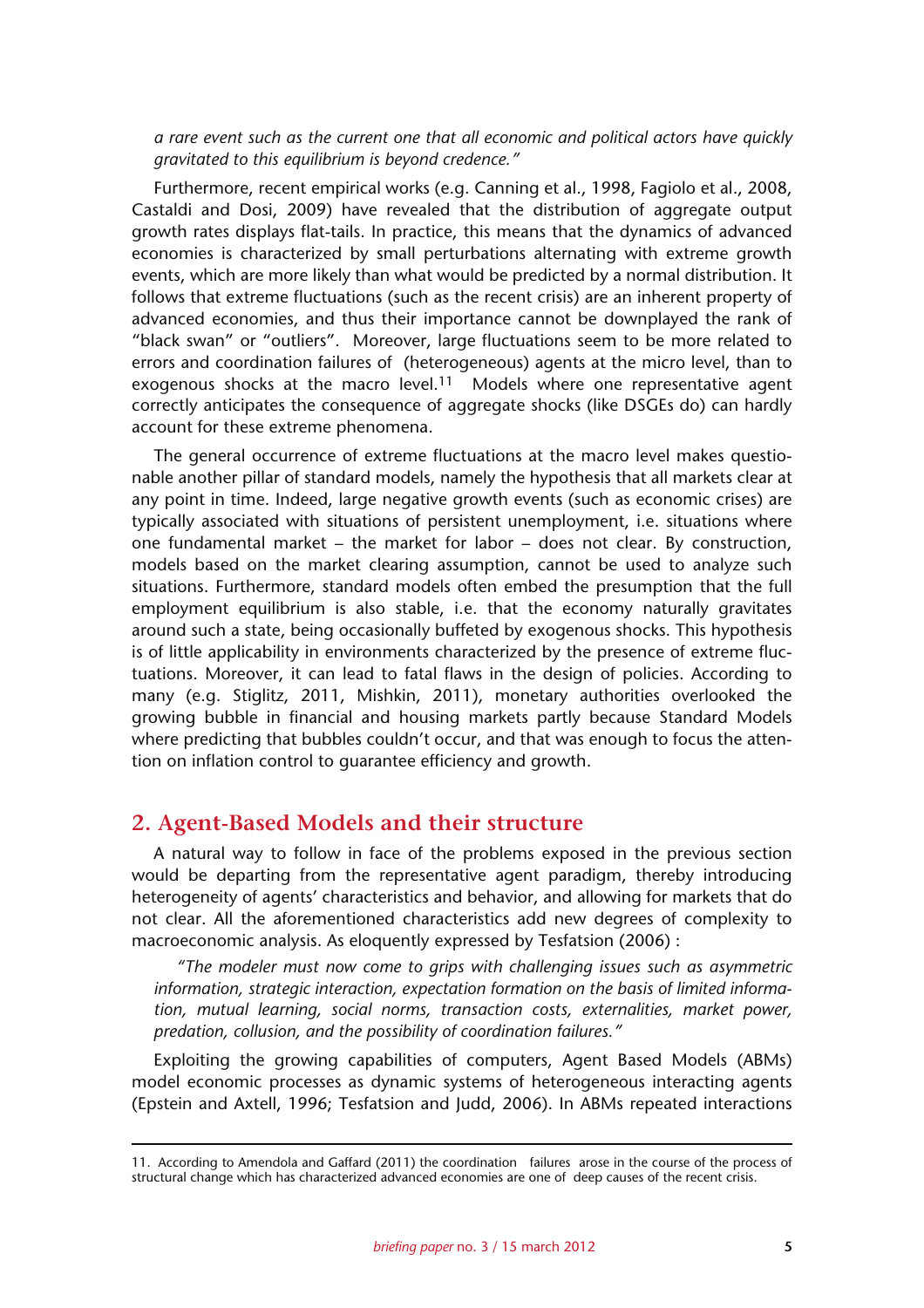among agents over time induce continuously changing microeconomic patterns, the aggregation of which generates a dynamics for the macroeconomic variable of interest (Pyka and Fagiolo, 2005).

Thus, in contrast to Standard Models, ABMs explicitly model agents' heterogeneity. Moreover, in ABMs each agent embodies less capability that the one required to let the entire system work. In other words, in ABMs agents do not know the "model" wherein they operate and therefore they do not have rational expectations. It is also important to stress that in ABMs is typically not imposed that interactions must occur at "equilibrium" (e.g. that transactions must occur only at equilibrium prices). This does not mean that equilibrium states cannot exist in ABMs and be eventually reached. The distinctive feature is instead that equilibria are true emergent properties of a far-fromequilibrium dynamics whose properties are explicitly analyzed and taken into account in the description of macroeconomic phenomena.12 Moreover, in ABMs agents interact both through price as well as via non-price variables. Finally, market interactions are not mediated by a central authority (like in standard models), but it is local and occurs through a network of existing relationships across agents.13

The above ingredients represent a key advantage of ABMs compared to Standard Models. For instance, they allow one to explicitly accounts for phenomena such as asymmetric information between borrowers and lenders, inequality across agents, persistent unemployment, information diffusion, heterogeneous beliefs and the emergence of bubbles and crashes, financial contagion. As it was already discussed in the previous section, these are elements that have played a central role in the recent crisis.

ABMs have also another advantage that is more related to policy design, and is represented by their finer description of the economy compared to DSGE models. In modern economies very articulated and heterogeneous institutional arrangements often govern the functioning of key markets (e.g. labor and credit markets). The same macroeconomic policy can have different effects according to the different institutional setting in which it is implemented (Stiglitz, 2011). Institutional elements are typically excluded in DSGE models, whose results are derived in highly stylized frameworks. Baumol (2000 p. 231) discusses the perils of economic policies derived in such abstract settings:

"As is suggested by the old Yiddish proverb […], 'for example' is not a proof*. .[...] The proper first reply to the proverb is that 'for example' can certainly be a disproof. Illustrations can demonstrate conclusively that widely held beliefs, even some that have been derived rigorously from (rather oversimplified) models, are just not valid as general propositions. While things may sometimes work out as is usually believed, it is very possible and perhaps even very likely that outcomes will be entirely different. Thus the policy or behavior adopted on the basis of general belief can turn out to be counterproductive or even highly damaging"*

ABMs allow one to flexibly characterize various complex institutional arrangements, and to study their impact at the micro- and macroeconomic level. In the same respect, it is also possible to add to the model elements of real economic structures which

<sup>12.</sup> On these grounds ABMs follow the track initiated by previous disequilibrium models (e.g. Barro and Grossman, 1976, Amendola and Gaffard, 1998).

<sup>13.</sup> A more detailed and formal account of the basic structure of ABMs can be found in Pyka and Fagiolo (2005), Fagiolo and Roventini (2008).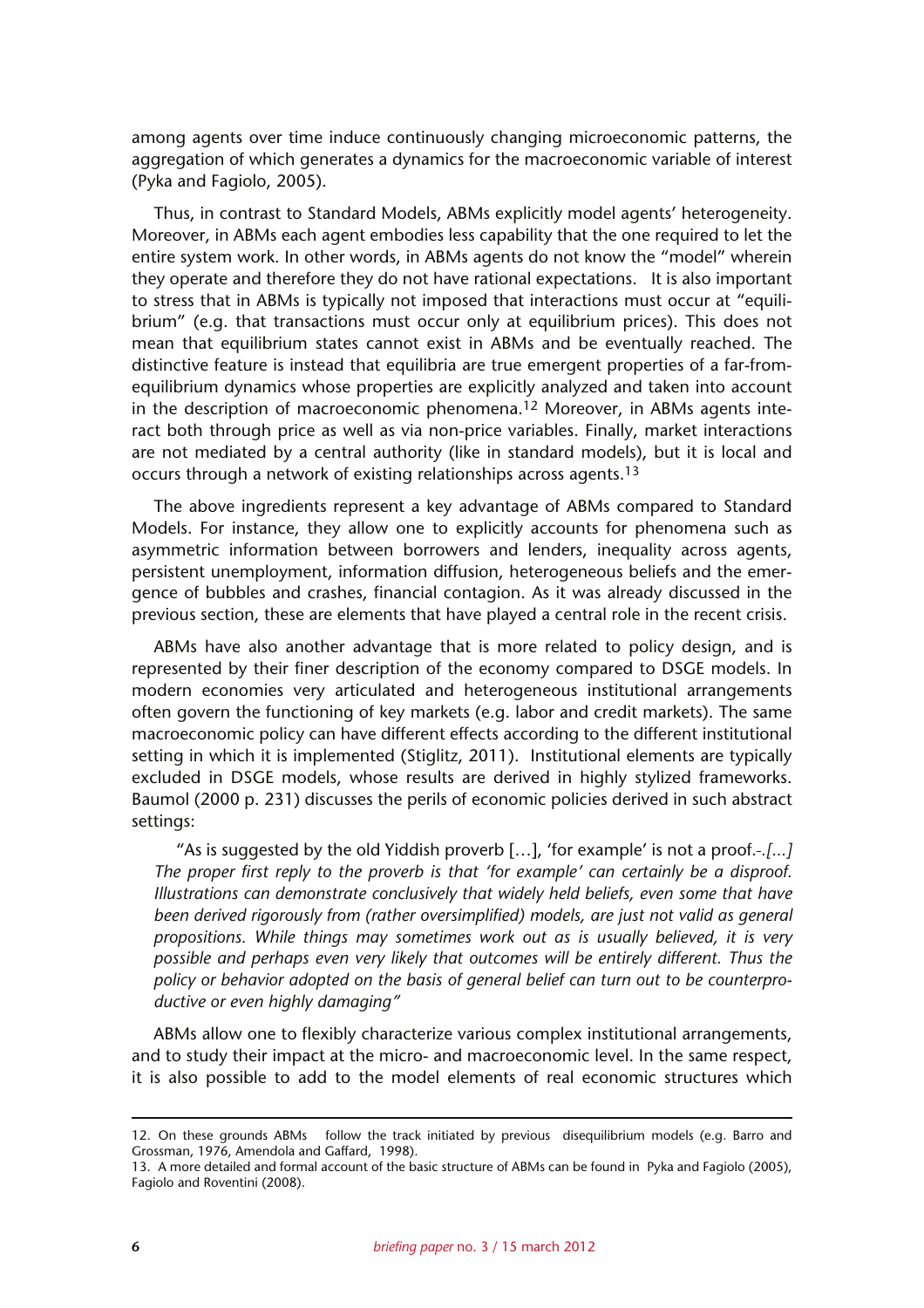policy-makers are more familiar with, thus improving the guidance of policy-making applied to particular contexts (see Dawid and Neugart, 2011 for a discussion of this point).

This finer-grained account of the economy does not come without costs. ABMs are typically more complex than standard models, and this implies that their analytical investigation is limited if not impossible. One must therefore employ computer simulations to analyze them. This raises a number of important issues such as: how get rid of the randomness present in any computer simulation exercise, and how to analyze and validate the results of the simulations. Another major challenge in ABMs lies in the choice of the rules agents follow to take their decisions. Indeed once the requirement of rationality and consistency of agents' choices (e.g. as it is implied by the REH) is let away one is left with many degrees of freedom in the design of agents' behavior. As a consequence, the model can be hardly falsifiable (a requirement that would be desirable for any theoretical model). Finally, the attempt to provide a finer description of economic dynamics can easily end up in over-complicated models, wherein causal relations are hard to grasp. Let us examine each of the above points in detail.

First, the randomness present in any economic series artificially generated through simulations can be easily circumvented through the application of standard Monte-Carlo procedures, already extensively applied in econometrics as well as in the analysis of standard models (e.g. Real Business Cycle models).14 The problem of the specification of agents' behavioral rules is prima facie more complicated in the absence of some general principles underpinning agents' behavior (e.g. the one of perfect rationality). Two complementary solutions to this problem have gained momentum in the literature. The first one consists in designing agents' behavioral rules building on the evidence available from psychology experimental studies on human decision-making. This is also the way already paved by all theoretical studies which go under the label of "behavioral economics" (see e.g. Akerlof, 2002, Camerer et al., 2004, and reference therein). The other approach (see e.g. Dosi et al, 2010, Dawid et al, 2011) consists in selecting only those behavioral rules that are able to reproduce an ensemble of stylized facts at different levels of aggregation. More precisely, the model (i.e. the set of behavioral rules and their interaction structure) is "validated" only if it is able to *jointly* generate statistical properties that are characteristic of empirical data *both* at the macro level as well as at a a "meso" level of aggregation, i.e. at a level of aggregation that is intermediate between the micro and the macro, (i.e. involving industries or set of households). Requiring that a model is coherent with some statistical properties at the macro level should not surprise anyone, as it looks a necessary premise of any scientifically sound theoretical exercise. The novelty amounts to requiring that the model is also able to reproduce many properties that are observed at an intermediate level of aggregation (e.g. concerning distributions of firms characteristics, such as firm size and growth rates). Empirical studies (e.g. those mentioned in Section 2) have indeed produced a rich ensemble of stylized facts at the "meso" level. Imposing that such stylized facts must be reproduced by the model is a way of putting "empirical discipline" in the design of the model<sup>15</sup>.

<sup>14.</sup> Practically speaking, many artificial series for a given macroeconomic variable are generated by holding fixed the set of parameters governing the behavior of agents and statistics that are relevant for the issue under analysis (e.g. average growth or volatility) are computed on each series. Each statistics is then averaged out in order to remove randomness.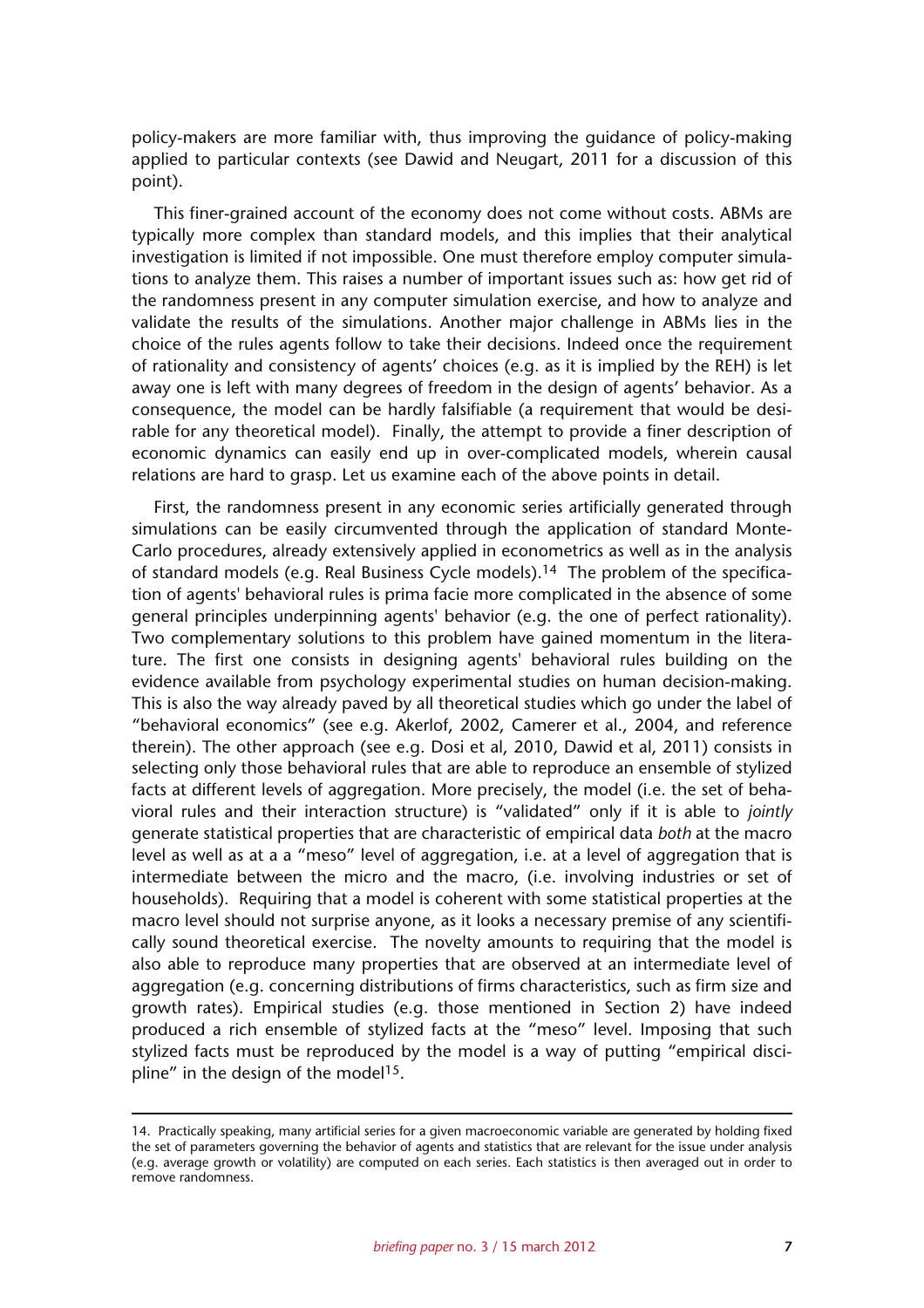One critique against ABMs, concerns the excessive number of parameters which enter in the specification of agents' behavioral rules. Many parameters in a model give a lot of freedom to the modeler, because in the end any possible stylized fact can be matched with the appropriate set of values for the parameters. Such models are therefore not falsifiable and should therefore be discarded. This criticism is similar to the one against basic polynomial data-fitting exercises: any set of data can be fitted with a polynomial of appropriate degree. In the case of ABMs it is possible to reply to this critique in two ways. First, it is true that ABMs in general feature more parameters than standard models. However, in ABMs it is not a matter of reproducing just one stylized fact but many at once! Indeed, the number of stylized facts that an ABM tries to reproduce (both at macro and meso level) is typically much larger than in a Standard Model, and this already puts a lot of constraints on the set of parameters' values that can be selected. Second, differently from polynomial data-fitting exercises, in ABMs it is required that parameters' values must be economically meaningful. Consider for example, the case of a parameter's value in a microeconomic investment decision rule allowing the replication of a stylized fact at the macroeconomic level but implying a crazy investment behavior at the firm level. This value would not be selected, precisely because it fails the requirement of being meaningful at the microeconomic level.

Finally, the critique that the complicated structure of ABMs can blur the causal mechanisms generating results seems to us a quite general remark applicable to any model, rather than a specific and unavoidable fallacy of ABMs. The "art" of economic modeling always involves a trade-off between realism and analytical simplicity and clarity. ABMs certainly privilege the former. Nevertheless, ABMs still are (and must remain) a stylized representation of economic reality. It is the therefore the ability of the modeler to design and analyze the model in such a way that the greater complexity involved by greater realism does not jeopardize the understanding of the mechanisms underlying certain economic processes.

It must also be stressed that - even in very complicated ABMs - causal mechanisms can be detected through counterfactual analyses. More precisely, the structure of ABMs often allow one to control the presence of some dynamics in the model (through an appropriate setting of the parameters), and to test how results are different when such dynamics are switched off/on. One can of course disapprove this procedure, by noting that counterfactual simulation analyses can never replace the generality and the precision of a theorem. This is certainly true. On the other hand, it must be acknowledged that economic theorems are many times derived on the grounds of heroic assumptions of little applicability in reality, and/or they are often limited to existence results about equilibria whose stability (e.g. the problem of whether and how an equilibrium is reached) is seldom investigated. Once again, it is a matter of making the right choice in the trade-off between simplicity and economic realism given the issue at hand. Moreover, one should consider the two approaches (computer simulations and analytical results) as possible complements rather than substitutes. 16

<sup>15.</sup> This also goes in the direction of making economics a more empirically disciplined science. See also Stiglitz (2011) and Dosi (2004) for remarks on this point. It is also worth mentioning the standard models have been blamed of being unfalsifiable , precisely because a lack of such empirical discipline (see e.g. Fisher, 1989). Indeed, any observable situation can be interpreted in the terms of the theory that obeys to the first principles (such as inter-temporal optimization and rational expectations) by giving appropriate specifications to key variables (e.g. preferences), which are typically not observable.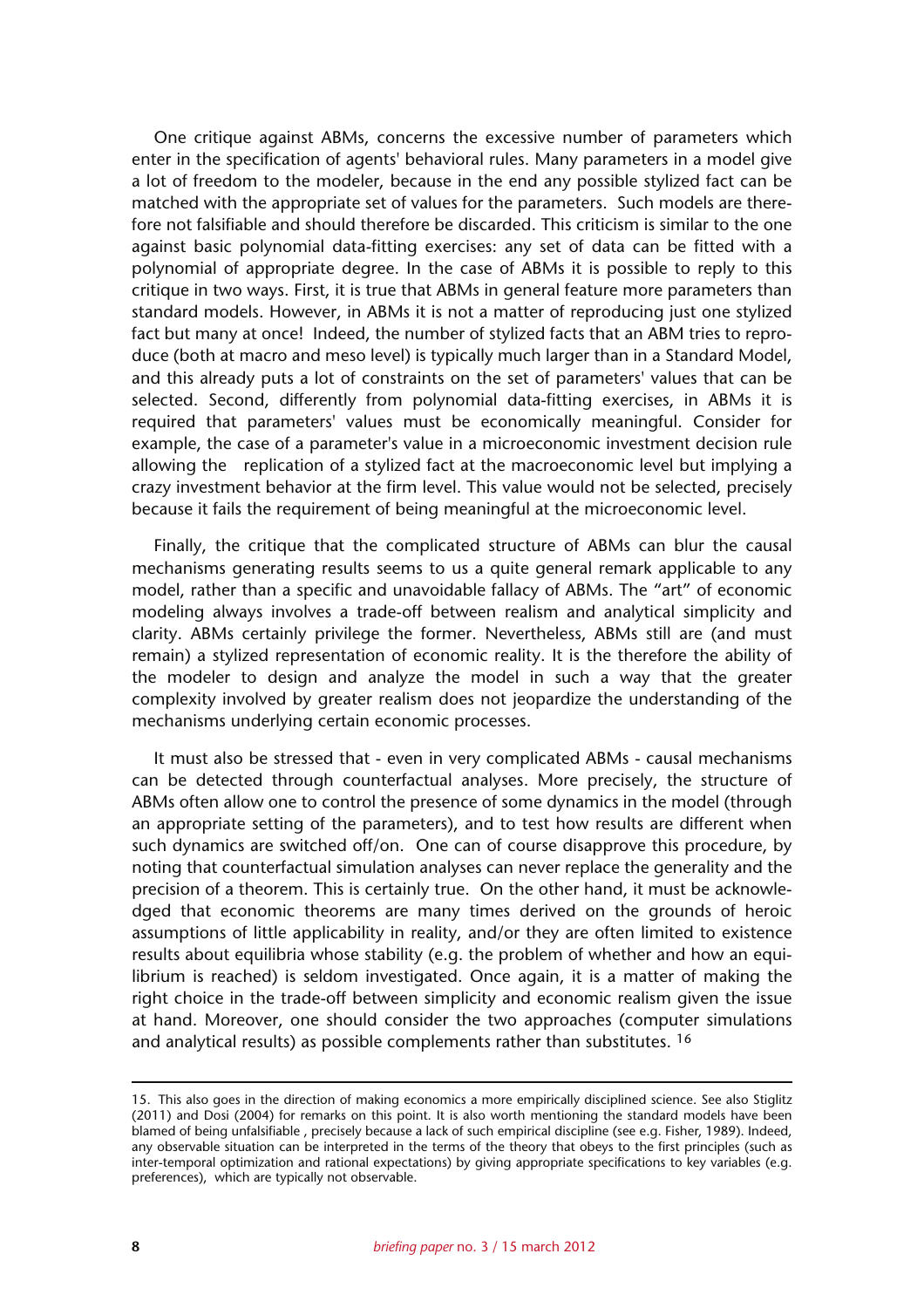# **3. Macroeconomic policies in Agent-Based Models: an overview of recent results**

Several works in the recent years have tried to address macroeconomic policy issues using the ABM methodology. In what follows we try to provide an overview of these models, by classifying them into three policy areas: fiscal and monetary policies, bank regulation, and central bank independence.17

#### *Fiscal and monetary policies*

The Great Recession has renewed the interest for fiscal policies as an effective tool to tackle economic downturns. Dosi, Fagiolo, and Roventini (2010) analyze the role of fiscal policy in a two sectors ABM, bridging Keynesian theories of demand-generation and Schumpeterian theories of technology-fueled economic growth (the K+S model). A novel feature of this model lies in the analysis of both the short-run and long-run impact of fiscal policies. DSGE models embed a fundamental dichotomy about the effectiveness of policies. More precisely, the effects of fiscal and monetary policies on real variables are limited to the short-run, while in the long-run only supply-side policies can have real effects. This conclusion hinges upon the assumption that the economy gravitates around an equilibrium characterized by a structural (or "natural") level of unemployment where it always returns in the medium-run. However, if the economy is persistently away from this equilibrium, then the effects of fiscal and monetary policy can span over the short-run. By allowing the possibility of studying the behavior of economies that are persistently out of equilibrium, ABMs allow one to study under which circumstances fiscal policy has real effects also in the long-run. This model shows that the presence of a minimum level of redistributive fiscal policies is a necessary condition for economic growth. Without fiscal policy the economy gets stuck into a zero growth trajectory. In addition, the authors show the active fiscal policie can be sufficiently employed to reduce the volatility of the economy.

Russo, Catalano, Gallegati, Gaffeo, and Napoletano (2007) develop an ABM where a population of heterogeneous, boundedly rational firms and consumers/workers interact according to random matching protocols. The model delivers sustained growth characterized by fluctuations and reproduce micro and macro regularities such as the Beveridge, Phillips and Okun curves, firm growth-rate distributions, etc. On the policy side, they find that average output growth rate is non-monotonically linked to the tax rate levied on corporate profits if revenues are employed to finance R&D investment, whereas growth is negatively affected if the tax-revenues are employed to provide unemployment benefits.

DSGE models mostly deal with monetary policy, and searching for the best monetary rule. At the same time the current Great Recession has showed that monetary policy alone is not sufficient to put economies back on their steady growth path. Agent-based models can be employed to assess the effects and the limits of monetary policy, and to compare the ensuing results with policy prescriptions of DSGE models.

<sup>16.</sup> It is also interesting to note that computer simulations have so far had much warmer welcome in other scientific disciplines (e.g. physics), where they are often employed as a complement to analytical investigations. 17. Due to space constraints we discuss only a selection of works in Agent Based Macroeconomics. For more extensive surveys of this literature see Tesfatsion and Judd (2006), Fagiolo and Roventini (2012), and Dawid,

Fagiolo and Roventini (2012). The survey of this section builds on the last two.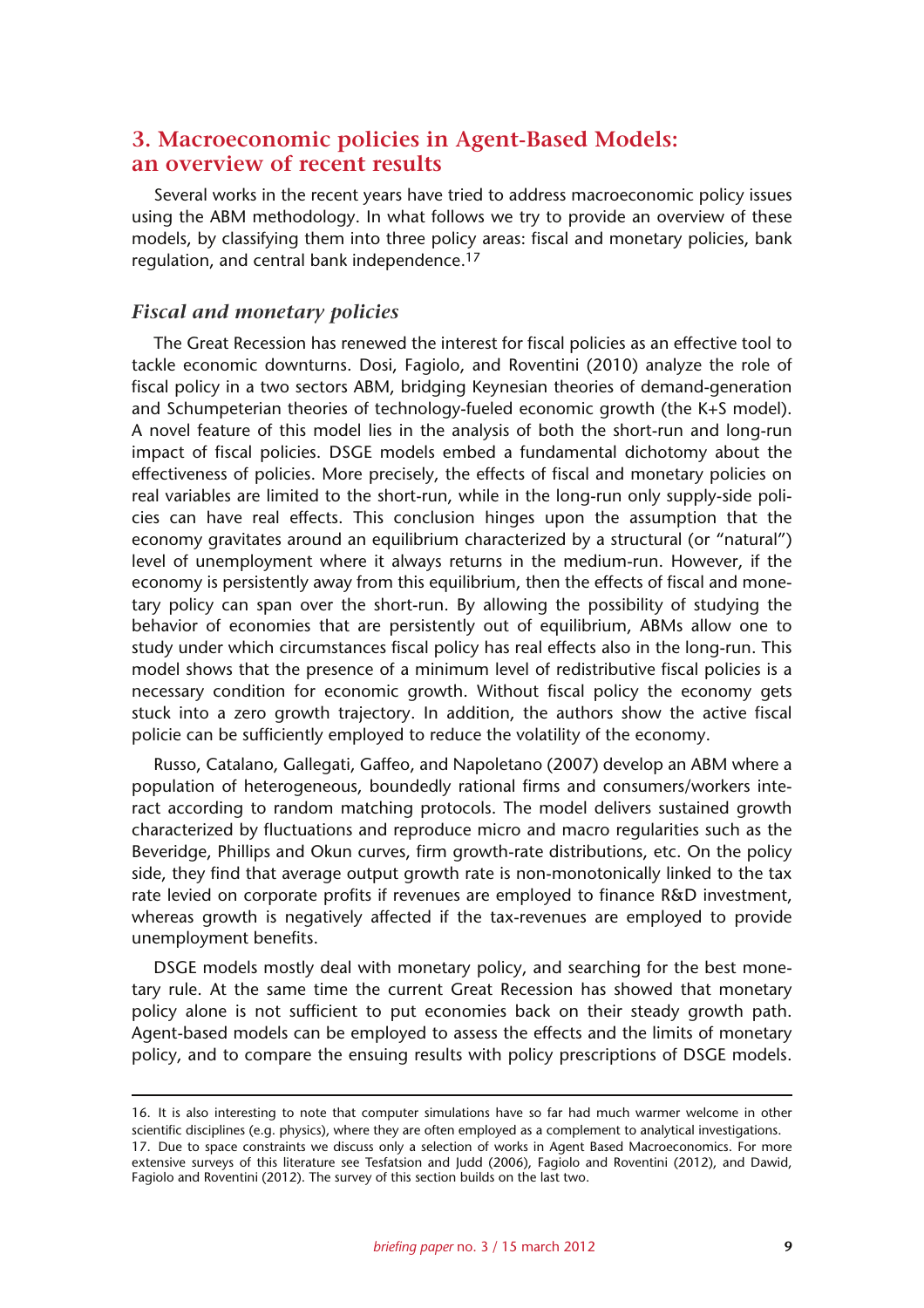Haber (2008) studies the impact of different fiscal and monetary policies under different expectation formation mechanism in an ABM characterized by the presence of households, firm, banks, a government and a central bank. The model is calibrated in order to produce "reasonable" time series for GDP, consumption, unemployment and the inflation rate. Next, positive fiscal (lower tax rate) and monetary shocks (higher money target) are introduced in the analysis. A central result of the paper is that both policies increase GDP growth, and inflation and reduce unemployment. The introduction of more sophisticated expectations of agents reduce the effects of fiscal policy, whereas it increases the impact of monetary policy. Dosi, Fagiolo, Napoletano, and Roventini (2011) extend the K+S model by adding a bank, which collects the deposits of firms, and provide costly loans to financially constrained firms on a pecking-order basis. The model is then employed to assess the effects of monetary policy in different income distribution scenarios. Simulation results show that higher income inequality increases the volatility of output, the unemployment rate and the likelihood of severe crises. The characteristics of income distribution affects the effectiveness of monetary policy: higher interest rates do not affect the dynamics of the economy up to an endogenous threshold – increasing in the level of economic inequality – above which the average growth rate of the economy falls and the amplitude of fluctuations, the unemployment rate and the probability of crises rise.

Finally, many central banks have largely adopted inflation targeting policies in the recent past, based on the belief that focusing on low inflation was enough to guarantee a good economic performance18. However, very few theoretical studies have tried to investigate the effects of higher or lower inflation on the dynamics of real aggregate variables. ABMs are well suited for the task because they allow one to study how different inflation rates impact on the functioning of the mechanisms of exchange into an economy. Ahsraf and Howitt (2008) study the effects of inflation on real activity by extending the ABM model developed in Howitt and Clower (1998). In the model boundedly rational agents trade several goods, and specialized traders mediate exchange. In this framework, high inflation rates lead to lower mean GDP growth and to higher GDP volatility. The reason is that higher mean inflation is also associated with higher dispersion of prices. In turn, higher price dispersion induces more volatility in the demand faced by single traders, with the consequence that the rate of bankruptcy of traders is increased. Bankruptcy can have large effects in this model. This is because the failure of few traders affects also the exchange patterns of other traders in the system and let them to fail as well. The consequence is that the functioning of the whole mechanism of exchange in the economy is altered when the inflation rate is high.

### *Bank regulation*

The flexibility of ABMs is extremely useful to test the impact of different regulation frameworks on banks' behavior. For instance, one can assess how different regulations affect the liquidity of the interbank payment system or how alternative micro-prudential rules impact on macroeconomic stability. The latter issue is investigated in Ashraf, Gershman, and Howitt (2011). They build an ABM wherein heterogeneous firms inte-

<sup>18.</sup> Howitt (2011) contains for a very recent evaluation of the interplay between central bank practices and theory, and a discussion of the usefulness of ABMs for the conduct of monetary policy.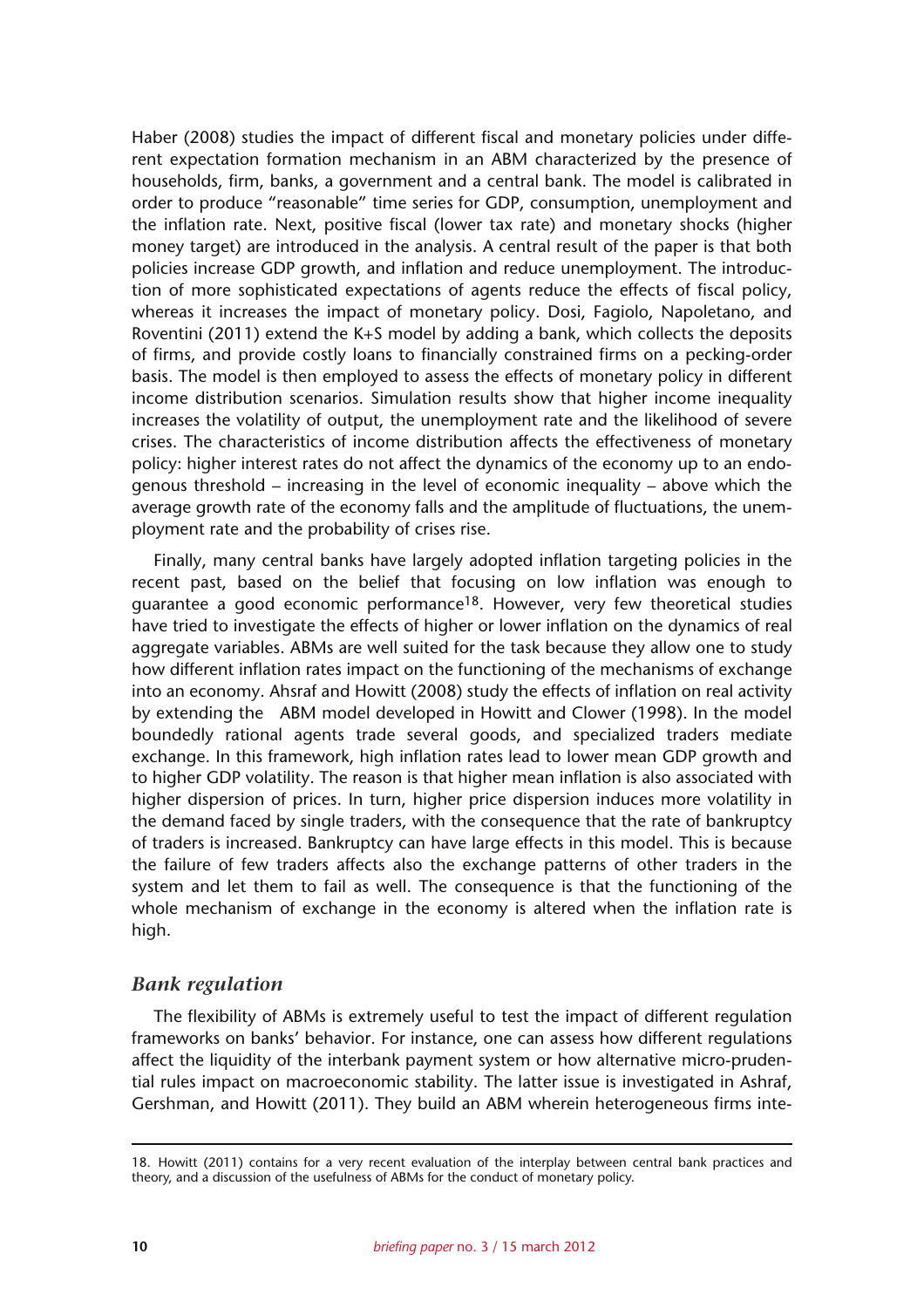ract with banks providing them credit. Banks are subject to various regulations, such as capital adequacy ratio and limits to loan-to-value ratios. Simulations of the model show that: i) the economy can be hit by "rare disasters", where the behavior of banks strongly affect macroeconomic performance; ii) during a crisis, higher loan-to-value ratios and lower capital-adequacy ratios allow the economy to recover faster; iii) banks can be an important "financial stabilizer" of the economy, easing the entry of new firms and avoiding the incumbents to go bankrupt. Raberto, Teglio, and Cincotti (2010) find that lower capital adequacy ratios can spur growth in the short-run, but the higher stock of private debt can lead to higher firm bankruptcies, credit rationing and serious economic downturns.

Also the network structure between firms and banks can play a significant role in determining the emergence, the depth and the diffusion of a crisis. Delli Gatti, Gallegati, Greenwald, Russo, and Stiglitz (2010) develop an ABM populated by banks and financially constrained firms to study the properties of a "network-based" financial accelerator. The topology of the network is continuously evolving because firms can switch their partner, in order to find better credit conditions (i.e. lower interest rates). Simulation results show that the interactions of financially constrained agents, occurring through the evolving credit network, give rise to business cycles and to financial crises. Hence, policy makers can try to reduce the magnifying effect of the networkbased financial accelerator by changing the network structure. On a related ground, Battiston, Delli Gatti, Gallegati, Stiglitz and Greenwald (2009) show the possibility of a non-monotonic relation between the degree of connectivity of a financial network (measured by the average number of connections of each agent in the network) and the likelihood of systemic crises. When the network is poorly connected, increasing the number of connections lowers systemic risk, because it widens the possibility of diversifying idiosyncratic shocks. In contrast, when the network is already dense (i.e. average degree is high), increasing the number of connections has adverse effects. This is because the risk diversification effect is overwhelmed by the "contagion effect", i.e. the fact that everybody in the system is increasingly exposed to everybody else's shocks. As a consequence of that, the dynamics of agents' balance sheets become strongly correlated, and this leaves open the possibility that small shocks may trigger systemic crises.

Galbiati and Soramaki (2011) use an ABM in order to assess the efficiency of alternative interbank payment systems. Heterogeneous banks choose their (costly) liquidity stock at the beginning of the day in order to satisfy an exogenous random stream of payment orders. If some banks exhaust their liquidity stock, they must delay their payments until new liquidity arrives from other banks possibly leading to the gridlock of the system. The model shows that the efficiency of the payment system increases if the number of banks is small and if they are encouraged to provide more liquidity. Moreover, there are strong economies of scale in payment activity (higher volumes reduce total payment costs).

#### *Central bank independence*

ABMs have also been employed to study political economy issues related to the institutional role of central banks and to the way monetary policy is announced to the public. Rapaport, Levi-Faur, and Miodownik (2009) study why during the nineties many governments decided to delegate authority to their central banks, by employing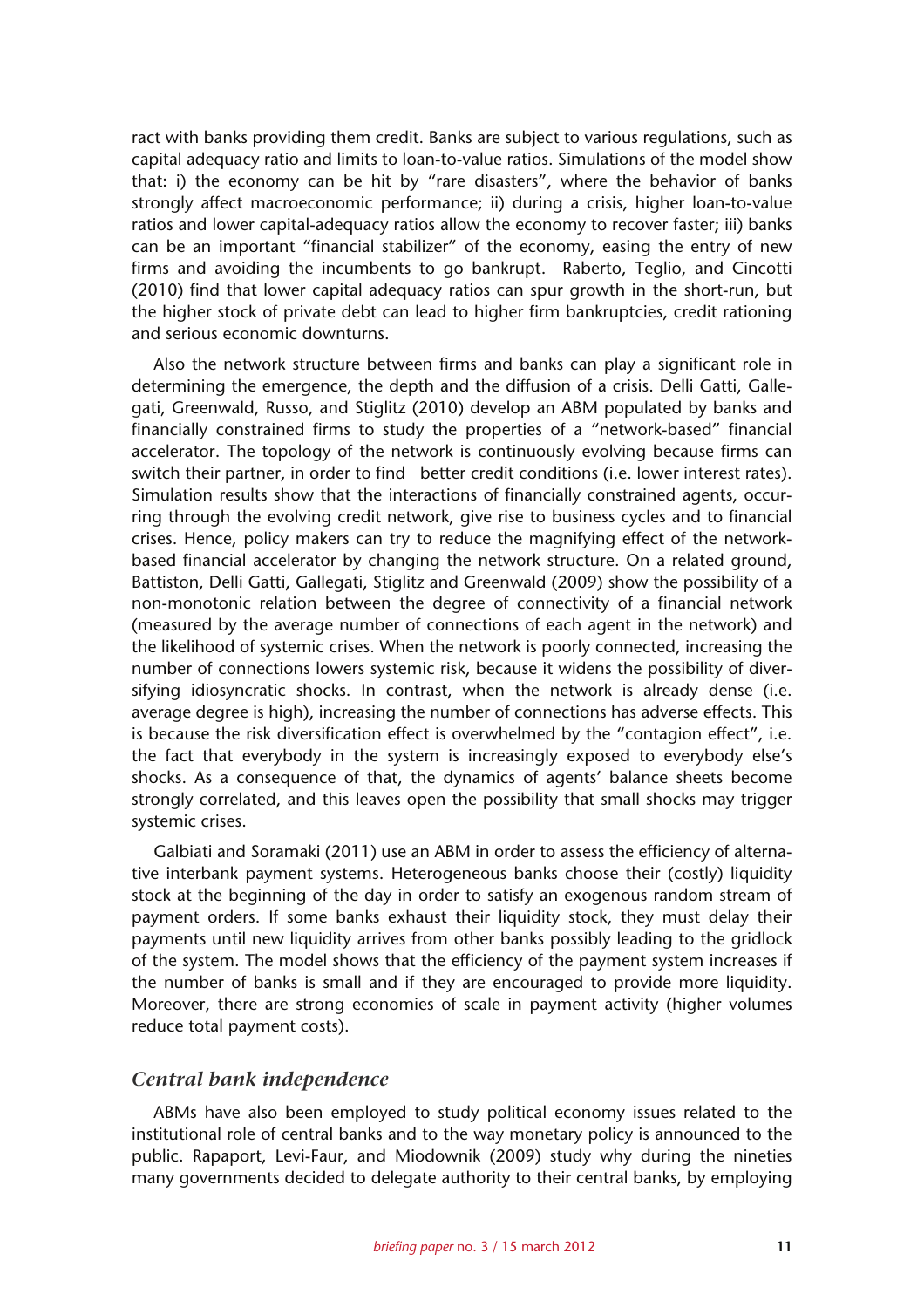an ABM where heterogeneous countries decide whether to introduce central bank independence taking into account the behavior of their neighbors. Simulation results, conducted under a Monte Carlo exploration of the parameter space, show that the emergence and the rate of adoption of central bank independence is positively related to the size of the zone of influence of neighboring countries.

The time-inconsistency problem faced by central banks is analyzed in a more general framework by Arifovic, Dawid, Deissenberg, and Kostyshyna (2010) using an ABM where the interaction between a boundedly-rational central bank and a population of heterogeneous agents determines the actual inflation rate. The agents can either believe the inflation rate announced by the central bank or employ an adaptive learning scheme to forecast future inflation. Computer simulations of this model show that the central bank learns to sustain an equilibrium with a positive, but fluctuating fraction of "believers", and that this outcome is Pareto superior to the equilibrium determined by standard models.

### **4. Conclusions**

In this note we have provided a brief account of the status of macroeconomic theory and policy in light of the recent economic crisis. The Great Recession has revealed the inadequacy of the current standard models in macroeconomics to analyze economic crises and to provide useful policy prescriptions to restore growth and employment. This inadequacy of standard models stems from the type of approach followed to describe the behavior of agents at the microeconomic level. In particular, three cornerstones of this approach have come under question: i) the use of the representative agent to approximate the behavior of the individuals populating the economy; ii) the assumption that agents form rational expectations when forecasting economic variables; iii) the assumption that all markets clear. In contrast the recent economic events seem to be better described by models featuring boundedly rational heterogeneous agents and wherein markets do not necessarily clear at all times. Agent Based Models (ABMs) are a new class of models that embed all the above features, and therefore qualify as a promising alternative to standard models. In this note, we have described the basic structure of these models, their pros viz. standard models. We have also, discussed the problems one finds in the construction and analysis of ABMs and the solutions that so far have been proposed to deal with them. Besides, the possibility of getting rid of the drawbacks of standard models, another interesting feature of ABMs is the possibility of using them as computational laboratories to analyze policies under the different institutional contexts that are observed in reality. This is typically precluded in simple analytical models. Although the latter models can be useful in a number of situations (provided that one introduces heterogeneity, bounded rationality and the possibility of disequilibrium in the picture), the possibility of conducting finergrained analysis of policies under more realistic conditions should be considered a strong added value of Agent Based Models.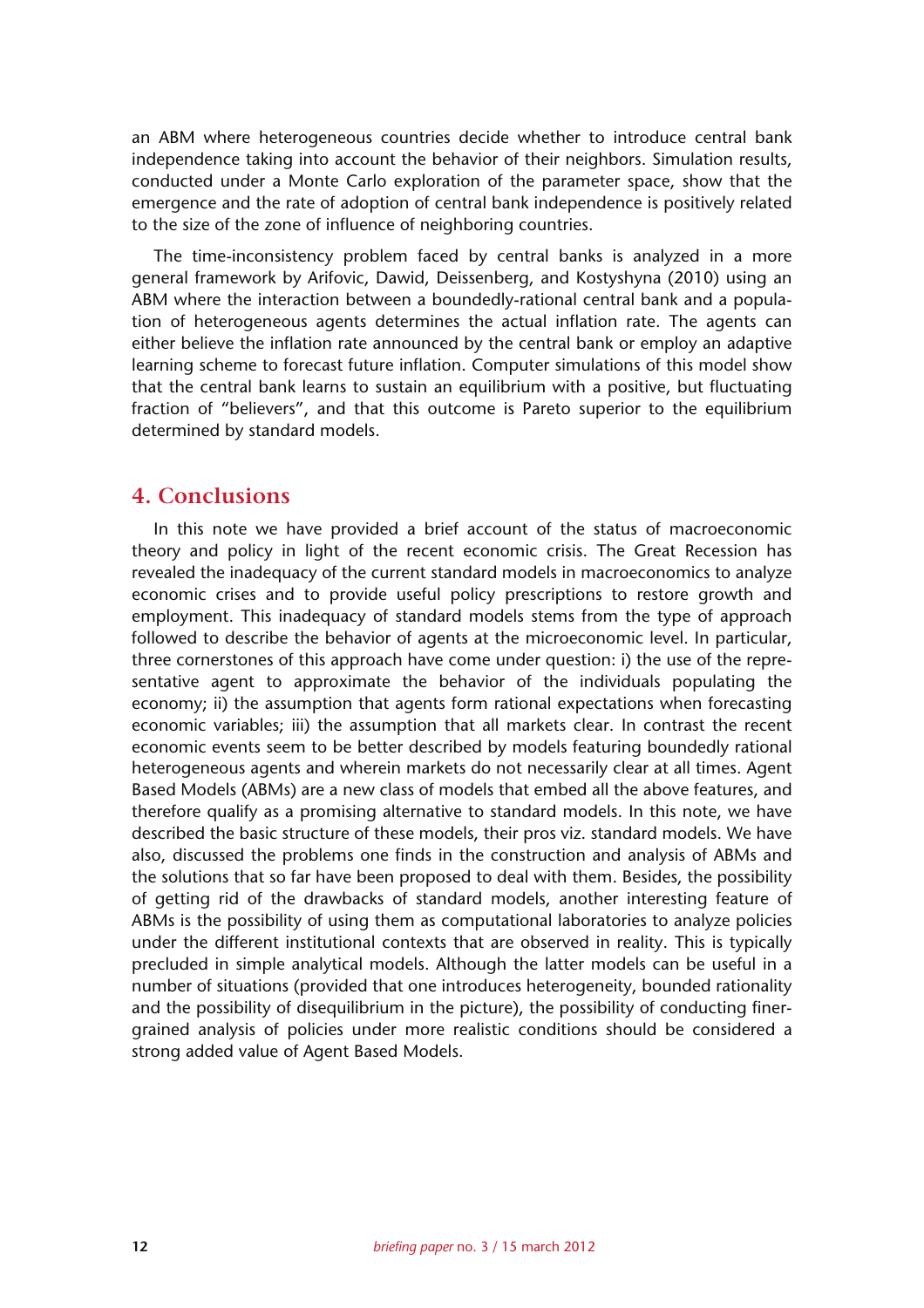### **References**

- Akerlof, G. (2002), 'Behavioral macroeconomics and macroeconomic behavior', *American Economic Review*, 411-433.
- Amendola, M. & Gaffard, J. (1998), *Out of equilibrium, Oxford University Press*, USA.
- Arifovic, J.; Dawid, H.; Deissenberg, C. & Kostyshyna, O. (2010), 'Learning benevolent leadership in a heterogenous agents economy', *Journal of Economic Dynamics and Control,* 34(9): 1768-1790.
- Ashraf, Q.; Gershman, B. & Howitt, P. (2011), 'Banks, Market Organization, and Macroeconomic Performance: An Agent-Based Computational Analysis', *NBER Working Paper 1702*, National Bureau of Economic Research, Mass., USA.
- Barro, R. & Grossman, H. (1976), *Money, Employment and Inflation*, Cambridge: Cambridge University Press.
- Battiston, S.; Delli Gatti, D.; Gallegati, M.; Greenwald, B. & Stiglitz, J. (2009), 'Liaisons dangereuses: increasing connectivity, risk sharing, and systemic risk' NBER Working Paper 15611, National Bureau of Economic Research Cambridge, Mass., USA.
- Baumol, W. (2000), 'Review of Out of Equilibrium', Structural Change and Economic Dynamics, 11: 227-233.
- Berka, M. & Zimmermann, C. (2011), 'Basel Accord and financial intermediation: the impact of policy', *mimeo*.
- Caballero, R. (2010), 'Macroeconomics after the Crisis: Time to Deal with the Pretenseof-Knowledge Syndrome', *Journal of Economic Perspectives*, 24(4): 85-102.
- Camerer, C. (2004), *Advances in behavioral economics*, Princeton University Press.
- Campbell, J. R. & Hercowitz, Z. (2005), 'The Role of Collateralized Household Debt in Macroeconomic Stabilization' (11330), *Technical report*, National Bureau of Economic Research, Inc.
- Canning, D.; Amaral, L.; Lee, Y.; Meyer, M. & Stanley, H. (1998), 'Scaling the volatility of GDP growth rates', *Economics Letters*, 60(3), 335-341.
- Castaldi, C. & Dosi, G. (2009), 'The patterns of output growth of firms and countries: Scale invariances and scale specificities', *Empirical Economics*, 37(3): 475-495.
- Cincotti, S.; Raberto, M. & Teglio, A. (2010), 'Credit money and macroeconomic instability in the agent-based model and simulator Eurace', Economics: The Open-Access, *Open-Assessment E-Journal* 4(26): 2010-26.
- Colander, D.; Goldberg, M.; Haas, A.; Juselius, K.; Kirman, A.; Lux, T. & Sloth, B. (2009), 'The financial crisis and the systemic failure of the economics profession', *Critical Review*, 21(2-3): 249-267.
- Dawid, H.; Gemkow, S.; Harting, P.; van der Hoog, S. & Neugart, M. (2011), 'The Eurace@ Unibi Model: An Agent-Based Macroeconomic Model for Economic Policy Analysis'.
- Dawid, H. & Neugart, M. (2011), 'Agent-Based Models for Economic Policy Design', *Eastern Economic Journal*, 37(1), 44-50.
- Dawid, H., Fagiolo, G., & Roventini, A. (2012), 'Macroeconomic policy in agent-based and DSGE models', *LEM Working Paper*, forthcoming.
- Delli Gatti, D.; Gallegati, M.; Greenwald, B.; Russo, A. & Stiglitz, J. (2010), 'The financial accelerator in an evolving credit network', *Journal of Economic Dynamics and Control,* 34(9): 1627-1650.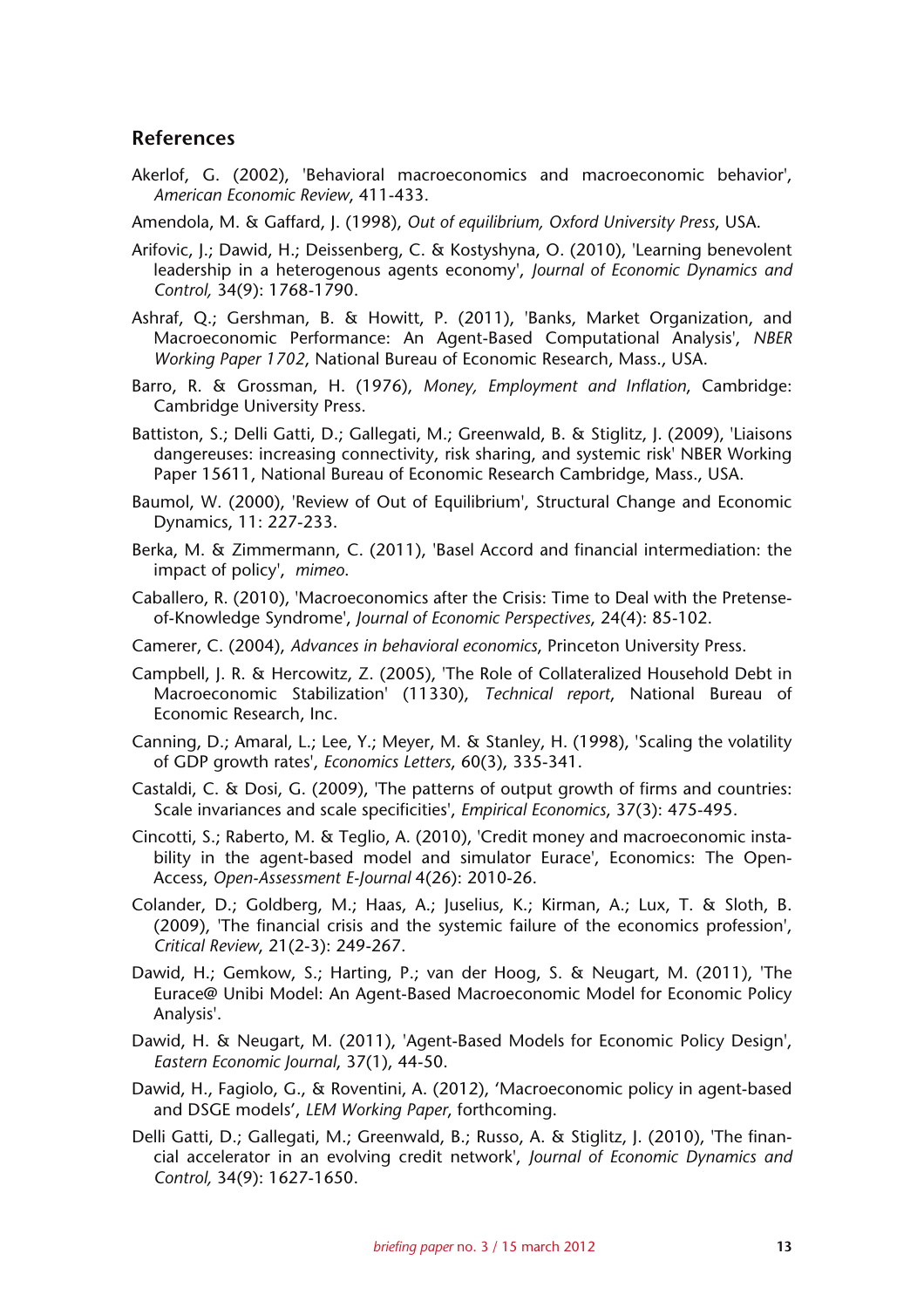- Delli Gatti, D.; Gallegati, M.; Greenwald, B.; Russo, A. & Stiglitz, J. (2009), 'Business fluctuations and bankruptcy avalanches in an evolving network economy', *Journal of Economic Interaction and Coordination*, 4(2), 195-212.
- Dosi, G. (2007), 'Statistical Regularities in the Evolution of Industries. A Guide through some Evidence and Challenges for the Theory', *Perspectives on innovation*, 153-186.
- Dosi, G. (2004), 'A very reasonable objective still beyond our reach: economics as an empirically disciplined social science', *Models of a Man: Essays in Memory of Herbert A. Simon*, 211-26.
- Dosi, G.; Fagiolo, G.; Napoletano, M. & Roventini, A. (2011), 'Income Distribution, Finance, and Macroeconomic Policies', *Technical report*, LEM.
- Dosi, G.; Fagiolo, G. & Roventini, A. (2010), 'Schumpeter meeting Keynes: A policyfriendly model of endogenous growth and business cycles', *Journal of Economic Dynamics and Control*, 34(9): 1748-1767.
- Epstein, J. & Axtell, R. (1996), Growing artificial societies: social science from the bottom up, *The MIT Press*.
- Fagiolo, G.; Napoletano, M. & Roventini, A. (2008), 'Are output growth-rate distributions fat-tailed? some evidence from OECD countries', *Journal of Applied Econometrics,* 23(5): 639-669.
- Fagiolo, G. & Roventini, A. (2012), 'On the scientific status of economic policy: a tale of alternative paradigms', *Knowledge Engineering Review*, forthcoming
- Fitoussi, J. & Saraceno, F. (2010), 'Inequality and macroeconomic performance', *Documents de Travail de l'OFCE*.
- Galbiati, M. & Soramaki, K. (2010), 'An agent-based model of payment systems', *Journal of Economic Dynamics and Control*.
- Haber, G. (2008), 'Monetary and fiscal policy analysis with an agent-based macroeconomic model', *Journal of Economics and Statistics* (Jahrbuecher fuer Nationaloekonomie und Statistik) 228(2+ 3): 276-295.
- Haltiwanger, J. (1997), 'Measuring and analyzing aggregate fluctuations: the importance of building from microeconomic evidence', *Federal Reserve Bank of St. Louis Review*, 55-78.
- Hommes, C. (2006), 'Heterogeneous agent models in economics and finance', *Handbook of computational economics*, 2: 1109-1186.
- Iacoviello, M. (2005), 'House prices, borrowing constraints, and monetary policy in the business cycle', *American Economic Review*, 739-764.
- Kirman, A. (1992), 'Whom or what does the representative individual represent?', *The Journal of Economic Perspectives*, 6(2): 117-136.
- Kirman, A. (2010), 'The economic crisis is a crisis for economic theory', *CESifo Economic Studies*, 56(4): 498.
- Krueger, D. & Perri, F. (2006), 'Does Income Inequality Lead to Consumption Inequality? *Evidence and Theory', Review of Economic Studies*, 73(1): 163-193.

Krugman, P. (2009), 'How Did Economists Get It So Wrong?', *The New YorkTimes*.

- Leijonhufvud, A. (2011), 'Nature of an economy', *CEPR Policy Insight*, (53).
- Leijonhufvud, A. (1993), 'Towards a not-too-rational macroeconomics', *Southern Economic Journal*, 1-13.